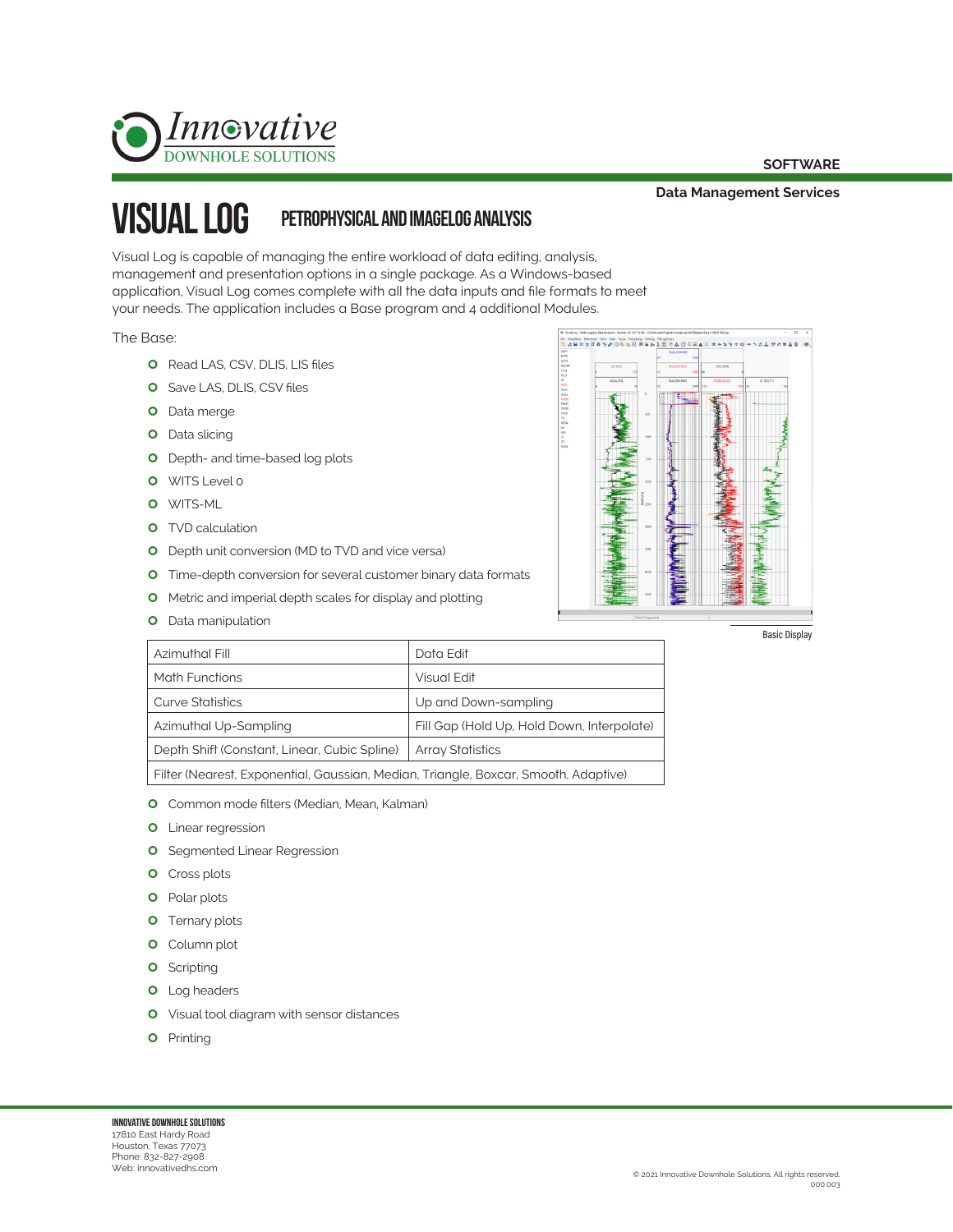### available modules

#### **Data Management Services**

**SOFTWARE**

## **1. Data Processing:**

- **O** Gamma ray Corrections
- **O** Density corrections
- **O** Neutron corrections
- **O** Resistivity corrections
- **O** Spectral gamma ray processing and corrections
- **O** Elemental processing (windows and spectral decomposition)
- **O** Sonic porosity
- **O** Density porosity
- **O** Pseudo density (from neutron porosity and sonic/ultrasonic data)
- **O** Mechanical properties from sonic data
- **O** Borehole caliper from ultrasonic and density data
- **O** TOC calculations from density, gamma ray, and uranium data
- **O** Zone identification using parameter optimization
- **O** Frequency analysis (sonic, vibration, rpm, etc.)
- **O** Pulsed neutron processing
- **O** Cement bond evaluation from sonic data
- **O** Dogleg severity calculations
- **O** Stick/slip calculations
- **O** Custom corrections
- **O** Calculators: water resistivity, mud slowness, material density

#### **2. Borehole Imaging:**

- **O** Borehole image display (VDL and wiggle plotting)
- **O** Image array editing (filter, fill-gap, up-sampling)
- **0** Image rotation
- **O** Dynamic normalization
- | Dip picking and classification (reference to MTF, corrected MTF, HSTF)

#### **3. Sonic and Ultrasonic Processing:**

#### Sonic Processing:

- **O** Waveform editing (stacking, filter, fill-gap, up-sampling)
- **O** Semblance processing
- **0** VDL tracing
- **O** STC, slowness-time-coherence plots
- **O** SFC, slowness-frequency-coherence plots
- **O** SEC, slowness-energy-coherence plots
- | 2-D forward model



Curve Attritributes



Sonic VDL Tracing